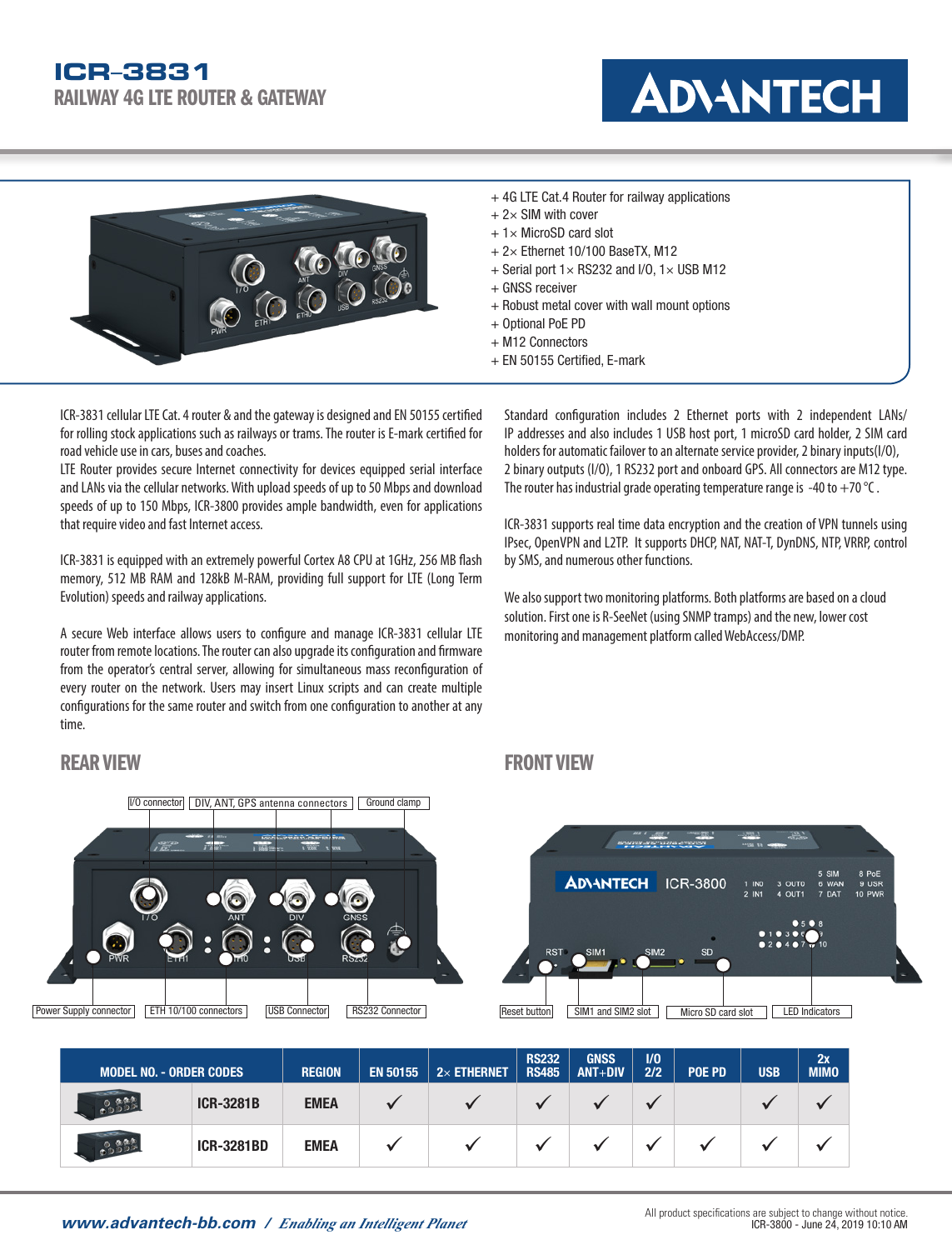### **SPECIFICATIONS**

| <b>PORTS, LED, ANTENNAS</b> |                                                                                                                                                      |  |  |
|-----------------------------|------------------------------------------------------------------------------------------------------------------------------------------------------|--|--|
| Ethernet                    | 2x LAN port 10/100 Base-TX, 4-pin D-coded M12                                                                                                        |  |  |
| <b>SIM</b>                  | 2 Mini SIMs (2FF)                                                                                                                                    |  |  |
| <b>LED</b> indicators       | INO, IN1, OUTO, OUT1, SIM, WAN, DAT, PoE, USR, Power                                                                                                 |  |  |
| $2\times$ ANT               | $TNC-F$ connectors - MAIN + DIV                                                                                                                      |  |  |
| $1 \times$ GPS              | TNC-F connector - support active/passive antennas                                                                                                    |  |  |
| $1 \times$ RS232            | 8-pin A-coded M12 (TXD, RXD, DCD, DTR, DSR, RTS, CTS and GND)                                                                                        |  |  |
| 1/0                         | $2\times$ opto-coupled digital lnputs (max. 60 V DC, max. 7 mA)<br>2x opto-coupled digital Outputs (max. 60 V AC/DC, max. 300 mA), 8-pin A-coded M12 |  |  |
| <b>USB</b>                  | 2.0 USB host, 5 pin A-coded M12                                                                                                                      |  |  |
| <b>SD</b>                   | 1x MicroSD, SDHC up to 32 GB, SDXC from 32 GB up to 64 GB                                                                                            |  |  |

| <b>GNNS SPECIFICATIONS</b>                |                                                              |  |  |
|-------------------------------------------|--------------------------------------------------------------|--|--|
| Antenna                                   | 50 Ohms - active/passive                                     |  |  |
| Protocols                                 | NMEA 0183 v3.1                                               |  |  |
| Frequency                                 | 1575.42MHz Typical                                           |  |  |
| Sensitivity                               | $-162$ dBm                                                   |  |  |
| <b>Tracking Sensitivity</b><br>(Open sky) | Active antenna or LNA: -159 dBm<br>Passive antenna: -156 dBm |  |  |

| <b>CELLULAR MODULE PARAMETERS</b> |                                                                    |  |  |
|-----------------------------------|--------------------------------------------------------------------|--|--|
| LTE parameters                    | FDD-LTE - 2100 (B1) / 1800 (B3) / 2600 (B7) / 900 (B8) / 800 (B20) |  |  |
| <b>WCDMA</b> parameters           | WCDMA - 2100 (B1) / 900 (B8)                                       |  |  |
| <b>GPRS/EDGE</b> parameters       | GSM/EDGE - 1800 (B3) / 900 (B8)                                    |  |  |

| <b>NETWORKING</b>                  |                                                                                                                                                                                                                                                 |
|------------------------------------|-------------------------------------------------------------------------------------------------------------------------------------------------------------------------------------------------------------------------------------------------|
| Network and Routing                | DHCP Server, NAT/PAT, VRRP, Dynamic DNS client, DNS proxy, VLAN, QoS, DMVPN, NTP Client/ Server, IGMP, BGP, OSPF, RIP, SMTP, SMTPS, SNMP v1/ v2c/ v3,<br>Backup Routers, PPP, PPPoE, SSL, Port Forwarding, Host Port Routing, Ethernet Bridging |
| Security                           | HTTPS, SSH, VPN tunnels, SFTP, DMZ, Firewall (IP Filtering, MAC address filtering, Inbound and outbound Port filtering)                                                                                                                         |
| <b>VPN Tunnelling</b>              | Open VPN client and server and P2P, L2TP, PPTP, GRE, EasyVPN, IPSec with IKEv1 and IKEv2                                                                                                                                                        |
| Configuration                      | Web server, SSH, Four configuration switchable profiles, Automatic configuration update from server,<br>Backup configuration, Restore configuration                                                                                             |
| <b>Firmware Management</b>         | Automatic firmware update from server, Locally via LAN or remotely OTA (HTTP, HTTPS), Over-the-Air cellular module update                                                                                                                       |
| Diagnostic                         | One CLICK report - current configuration / factory identification / system log / kernel log / reboot log /<br>routing table, Remote diagnostics possible via SSH                                                                                |
| <b>Status</b>                      | Network Status, DHCP Status, IPSec Status, Statistics history for last 60days                                                                                                                                                                   |
| Log                                | System Log, Reboot Log, Kernel Log                                                                                                                                                                                                              |
| <b>Controlling and Diagnostic</b>  | SMS, SNMP v1/v2c/v3, Statuses                                                                                                                                                                                                                   |
| Event Engine - Supported<br>Events | StartUp script & Up/Down script (Bash, Python), Digital Input, Network Parameters, Data Usage, Timer, Power, Device Temperature. Report Types: SMS, email, SNMP<br>Trap                                                                         |
| <b>Other</b>                       | Support of IPv6, Dual Stack                                                                                                                                                                                                                     |
| <b>Applications Development</b>    | Open Linux, Python, BASH, C/C++, Node-RED                                                                                                                                                                                                       |

| POWER, CONSUMPTION, ENVIRONMENTAL, IP COVER    |                                                     |  |  |
|------------------------------------------------|-----------------------------------------------------|--|--|
| Power Supply                                   | 12 - 48V DC (5-pin A-coded M12)                     |  |  |
| *Optional Power over Ethernet (PoE)            | PoE+ Powered Device (IEEE 802.3at, Type 2, Class 4) |  |  |
| <b>Power Consumption</b>                       | 4 to 11W                                            |  |  |
| Temperature Range - Operating                  | $-40$ to $+70$ °C                                   |  |  |
| Humidity - Operating / Storage (noncondensing) | 0 to 95 % / 0 to 95 %                               |  |  |
| Cold Start                                     | $-40 °C$                                            |  |  |
| <b>Operating Altitude</b>                      | 2000 m / 70 kPa                                     |  |  |
| <b>Enclosure Rating</b>                        | IP40                                                |  |  |

| <b>STANDARDS AND REGULATIONS - ICR3800</b> |                                                                                                                                                                         |  |  |
|--------------------------------------------|-------------------------------------------------------------------------------------------------------------------------------------------------------------------------|--|--|
| Radio                                      | Europe:<br>- EN 301 511, Radio Requirements GSM<br>- EN 301 908-1 & EN 301 908-2, Radio Requirements UMTS/HSPA<br>- EN 62311, Human Exposure restrictions for EM-Fields |  |  |
| Safety                                     | EN 60950-1                                                                                                                                                              |  |  |
| Transportation                             | EN 50155, EN 50121-4, EN 45545-2 HL3, E8 (road vehicle approval)                                                                                                        |  |  |
| Environmental                              | EN 61000-6-2, EN 301 489, EN 61131 for use in automation environment                                                                                                    |  |  |

| <b>INECHANICAL</b>          |                |
|-----------------------------|----------------|
| Metal case, Wall mount kit  | Metal          |
| <b>Enclosure Dimensions</b> | 203x59x113.1mm |
| Weight                      | 855g           |